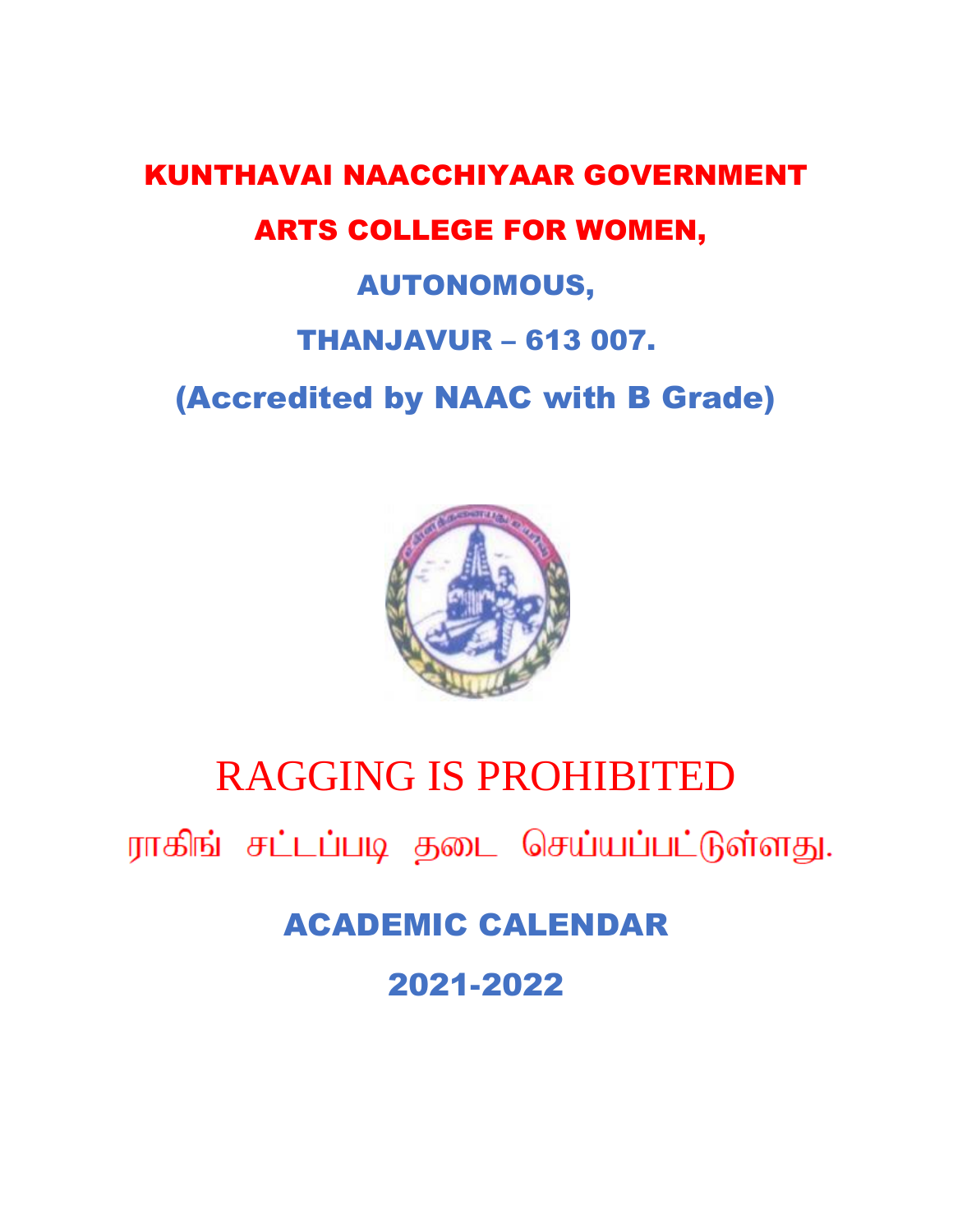| <b>DATE</b>      | <b>DAY</b> | <b>AUGUST 2021</b>                            | <b>DAY</b><br><b>ORDER</b>   | <b>WORKING</b><br><b>DAY</b> |
|------------------|------------|-----------------------------------------------|------------------------------|------------------------------|
| $\mathbf{1}$     | Sun        | Holiday                                       | $\qquad \qquad \blacksquare$ |                              |
| $\overline{2}$   | Mon        |                                               | $\overline{\phantom{a}}$     | $\overline{\phantom{a}}$     |
| $\overline{3}$   | Tue        |                                               | $\blacksquare$               | $\overline{\phantom{0}}$     |
| $\overline{4}$   | Wed        |                                               | $\overline{a}$               | $\overline{a}$               |
| $\overline{5}$   | Thu        |                                               | $\qquad \qquad \blacksquare$ | $\overline{\phantom{a}}$     |
| $\sqrt{6}$       | Fri        |                                               | $\overline{\phantom{a}}$     | $\blacksquare$               |
| $\boldsymbol{7}$ | Sat        |                                               | $\blacksquare$               | $\overline{\phantom{a}}$     |
| 8                | Sun        | Holiday                                       | $\overline{\phantom{0}}$     | $\overline{\phantom{a}}$     |
| $\overline{9}$   | Mon        | Commencement of odd semester (online classes) | $\mathbf{A}$                 | $\mathbf{1}$                 |
| 10               | Tue        |                                               | $\, {\bf B}$                 | $\overline{2}$               |
| $\overline{11}$  | Wed        |                                               | $\overline{C}$               | $\overline{3}$               |
| 12               | Thu        |                                               | $\mathbf D$                  | $\overline{4}$               |
| 13               | Fri        |                                               | $\mathbf E$                  | $\overline{5}$               |
| 14               | Sat        |                                               | ${\bf F}$                    | $6\phantom{.}6$              |
| $\overline{15}$  | Sun        | Independence Day - Holiday                    | $\blacksquare$               | $\overline{\phantom{a}}$     |
| 16               | Mon        |                                               | $\mathbf{A}$                 | $\overline{7}$               |
| 17               | Tue        |                                               | $\, {\bf B}$                 | $8\,$                        |
| 18               | Wed        |                                               | $\mathbf C$                  | 9                            |
| 19               | Thu        |                                               | ${\bf D}$                    | 10                           |
| 20               | Fri        | Muharram-Holiday                              | $\blacksquare$               | $\overline{\phantom{a}}$     |
| 21               | Sat        |                                               | ${\bf E}$                    | 11                           |
| 22               | Sun        | Holiday                                       | $\overline{\phantom{a}}$     | Ξ.                           |
| 23               | Mon        |                                               | $\overline{F}$               | 12                           |
| 24               | Tue        |                                               | $\mathbf{A}$                 | 13                           |
| 25               | Wed        |                                               | $\overline{B}$               | $\overline{14}$              |
| 26               | Thu        |                                               | $\overline{C}$               | 15                           |
| $\overline{27}$  | Fri        |                                               | ${\bf D}$                    | $16\,$                       |
| 28               | Sat        |                                               | $\overline{\mathrm{E}}$      | $\overline{17}$              |
| $\overline{29}$  | Sun        | Holiday                                       | $\overline{\phantom{0}}$     | $\frac{1}{2}$                |
| 30               | Mon        | Krishna Jayanthi- Holiday                     | $\blacksquare$               | $\overline{\phantom{a}}$     |
| 31               | Tue        |                                               | $\mathbf F$                  | 18                           |

**Total number of Working Days:18**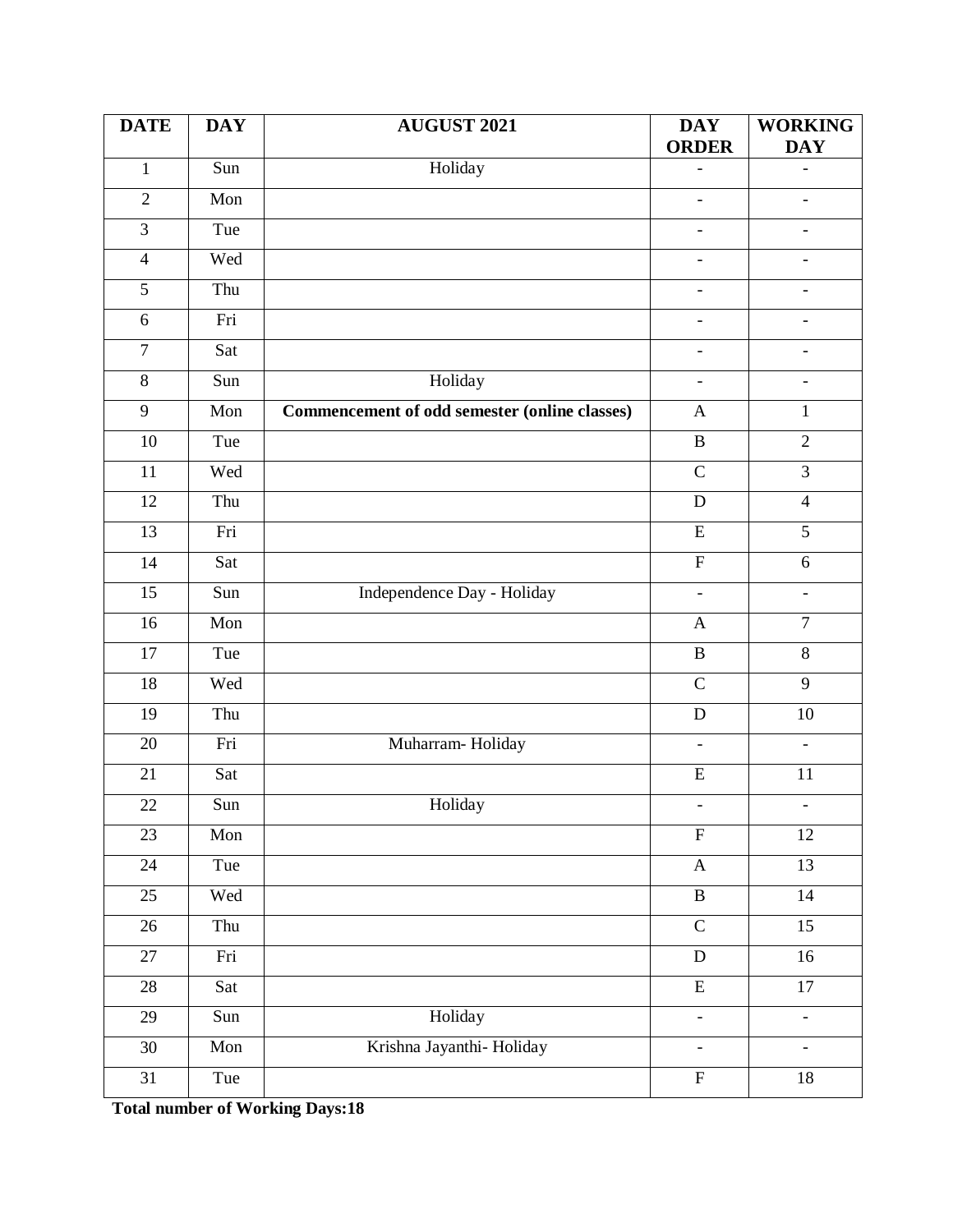| <b>DATE</b>      | <b>DAY</b> | <b>SEPTEMBER 2021</b>         | <b>DAY</b><br><b>ORDER</b>                 | <b>WORKING</b><br><b>DAY</b> |
|------------------|------------|-------------------------------|--------------------------------------------|------------------------------|
| $\mathbf{1}$     | Wed        |                               | $\boldsymbol{\mathsf{A}}$                  | 19                           |
| $\overline{2}$   | Thu        |                               | $\sf B$                                    | $20\,$                       |
| $\mathsf{3}$     | Fri        |                               | $\mathsf C$                                | 21                           |
| $\pmb{4}$        | Sat        |                               | D                                          | 22                           |
| 5                | Sun        | Holiday                       | $\frac{1}{2}$                              | $\overline{\phantom{a}}$     |
| $\boldsymbol{6}$ | Mon        |                               | $\sf E$                                    | 23                           |
| $\overline{7}$   | Tue        |                               | $\mathsf F$                                | 24                           |
| 8                | Wed        |                               | $\boldsymbol{\mathsf{A}}$                  | 25                           |
| $\boldsymbol{9}$ | Thu        |                               | $\sf B$                                    | 26                           |
| 10               | Fri        | Vinayakar Chathurthi- Holiday | $\frac{1}{2}$                              | $\overline{\phantom{0}}$     |
| 11               | Sat        |                               | $\mathsf C$                                | 27                           |
| 12               | Sun        | Holiday                       | $\blacksquare$                             | $\overline{\phantom{a}}$     |
| 13               | Mon        |                               | D                                          | 28                           |
| $14\,$           | Tue        |                               | $\mathsf E$                                | 29                           |
| 15               | Wed        |                               | F                                          | 30                           |
| 16               | Thu        |                               | $\boldsymbol{\mathsf{A}}$                  | 31                           |
| 17               | Fri        |                               | $\sf B$                                    | 32                           |
| 18               | Sat        |                               | $\mathsf C$                                | 33                           |
| 19               | Sun        | Holiday                       | $\frac{1}{2}$                              | ÷,                           |
| 20               | Mon        | $CIA - I$                     | D                                          | 34                           |
| $21\,$           | Tue        |                               | $\mathsf{E}$                               | 35                           |
| 22               | Wed        |                               | $\mathsf F$                                | 36                           |
| 23               | Thu        |                               | $\mathsf A$                                | 37                           |
| 24               | Fri        |                               | $\sf B$                                    | 38                           |
| 25               | Sat        |                               | $\mathsf{C}$                               | 39                           |
| 26               | Sun        | Holiday                       | $\overline{\phantom{a}}$                   | $\blacksquare$               |
| 27               | Mon        |                               | D                                          | 40                           |
| 28               | Tue        |                               | $\mathsf{E}% _{0}\left( \mathsf{E}\right)$ | 41                           |
| 29               | Wed        |                               | $\mathsf F$                                | 42                           |
| $30\,$           | Thu        |                               | A                                          | 43                           |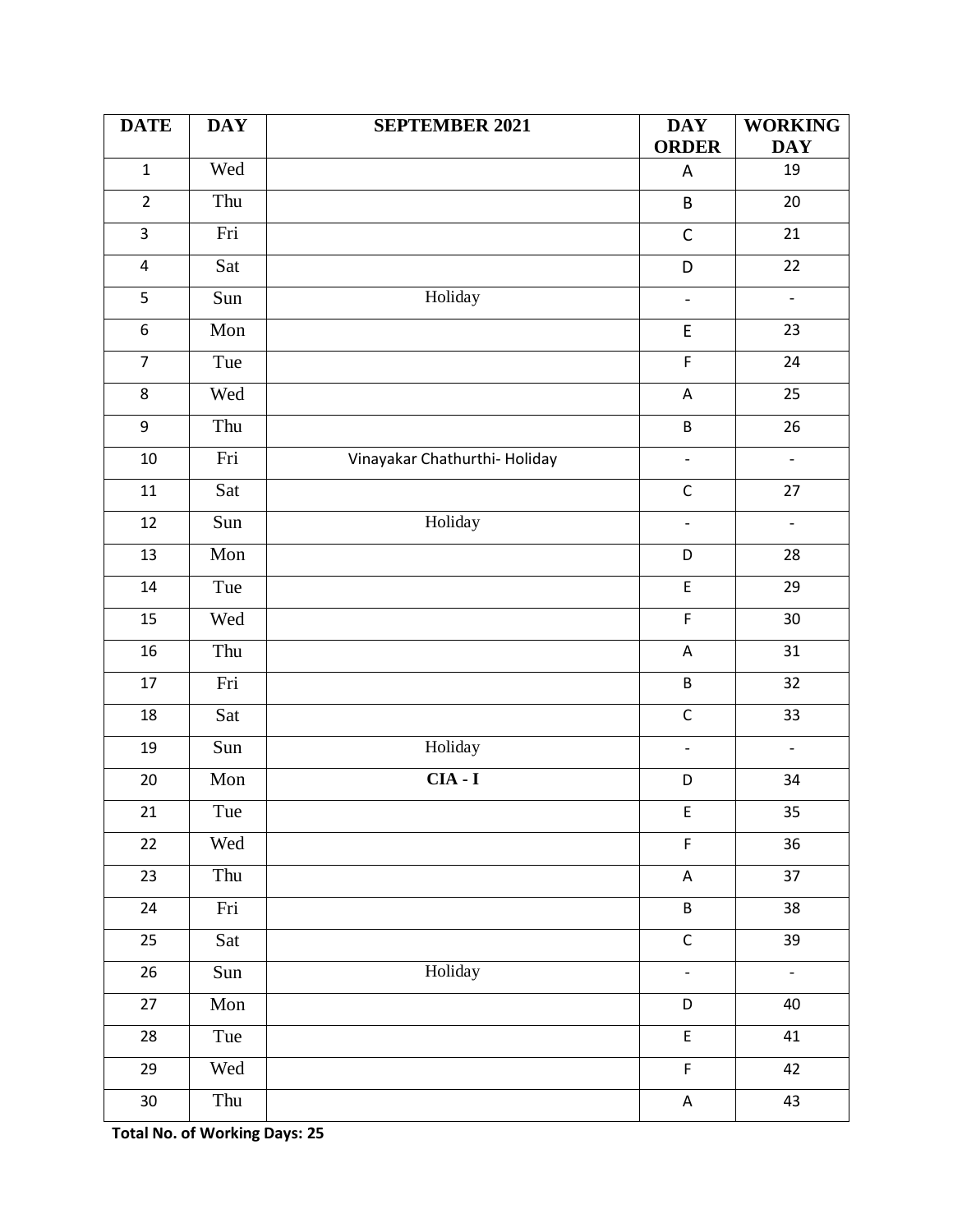| <b>DATE</b>     | <b>DAY</b>                | <b>OCTOBER 2021</b>     | <b>DAY</b><br><b>ORDER</b> | <b>WORKING</b><br><b>DAY</b> |
|-----------------|---------------------------|-------------------------|----------------------------|------------------------------|
| $\mathbf{1}$    | Fri                       |                         | $\, {\bf B}$               | 44                           |
| $\overline{2}$  | Sat                       | Gandhi Jeyanthi-Holiday | $\overline{\phantom{0}}$   | $\qquad \qquad -$            |
| $\overline{3}$  | Sun                       | Holiday                 | $\overline{\phantom{a}}$   | $\overline{\phantom{a}}$     |
| $\overline{4}$  | Mon                       |                         | $\overline{C}$             | 45                           |
| $\overline{5}$  | Tue                       |                         | $\overline{D}$             | $\overline{46}$              |
| $\sqrt{6}$      | Wed                       |                         | $\overline{E}$             | $\overline{47}$              |
| $\overline{7}$  | Thu                       |                         | $\overline{F}$             | 48                           |
| $\overline{8}$  | Fri                       |                         | $\mathbf{A}$               | 49                           |
| $\overline{9}$  | Sat                       |                         | $\overline{B}$             | $\overline{50}$              |
| $\overline{10}$ | Sun                       | Holiday                 | $\overline{\phantom{a}}$   | $\blacksquare$               |
| 11              | Mon                       |                         | $\mathbf C$                | 51                           |
| 12              | Tue                       |                         | D                          | 52                           |
| $\overline{13}$ | Wed                       |                         | $\overline{E}$             | $\overline{53}$              |
| 14              | Thu                       | Ayutha Pooja- Holiday   | $\overline{\phantom{a}}$   | $\blacksquare$               |
| $\overline{15}$ | Fri                       | Vijaya Dasami- Holiday  | $\blacksquare$             | $\blacksquare$               |
| 16              | Sat                       |                         | $\overline{F}$             | 54                           |
| 17              | Sun                       | Holiday                 | $\frac{1}{2}$              | $\Box$                       |
| 18              | Mon                       |                         | $\mathbf A$                | 55                           |
| 19              | Tue                       | Milad-Un- Nabi- Holiday | $\frac{1}{2}$              | $\blacksquare$               |
| 20              | Wed                       |                         | $\overline{B}$             | 56                           |
| 21              | Thu                       |                         | $\overline{C}$             | 57                           |
| $22\,$          | Fri                       |                         | $\mathbf D$                | 58                           |
| 23              | Sat                       |                         | $\overline{\mathrm{E}}$    | $\overline{59}$              |
| $\overline{24}$ | Sun                       | Holiday                 | $\frac{1}{2}$              | $\Box$                       |
| $\overline{25}$ | $\overline{\mathrm{Mon}}$ |                         | $\overline{F}$             | 60                           |
| $\overline{26}$ | Tue                       |                         | $\mathbf{A}$               | $\overline{61}$              |
| 27              | Wed                       |                         | $\overline{B}$             | 62                           |
| $\overline{28}$ | Thu                       |                         | $\overline{C}$             | $\overline{63}$              |
| 29              | Fri                       |                         | $\overline{D}$             | $\overline{64}$              |
| $\overline{30}$ | Sat                       |                         | $\overline{\text{E}}$      | $\overline{65}$              |
| 31              | Sun                       | Holiday                 | $\blacksquare$             | $\overline{\phantom{a}}$     |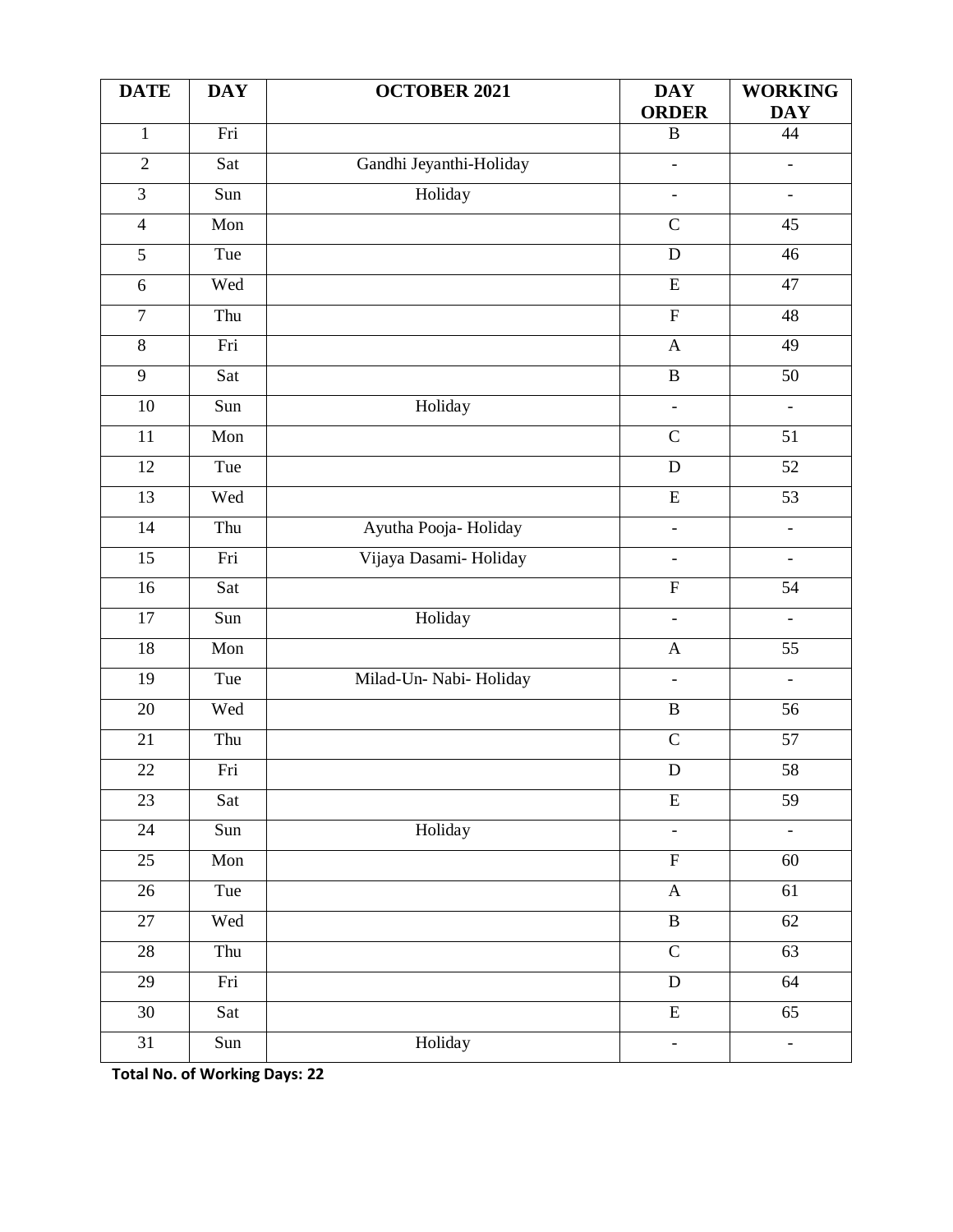| <b>DATE</b>      | <b>DAY</b> | <b>NOVEMBER 2021</b>                 | <b>DAY</b><br><b>ORDER</b> | <b>WORKING</b><br><b>DAY</b> |
|------------------|------------|--------------------------------------|----------------------------|------------------------------|
| $\mathbf{1}$     | Mon        |                                      | ${\bf F}$                  | 66                           |
| $\overline{2}$   | Tue        |                                      | $\boldsymbol{\mathsf{A}}$  | 67                           |
| $\overline{3}$   | Wed        |                                      | $\, {\bf B}$               | 68                           |
| $\overline{4}$   | Thu        | Deepavali-Holiday                    | $\overline{\phantom{0}}$   | $\blacksquare$               |
| $\overline{5}$   | Fri        |                                      | $\overline{C}$             | 69                           |
| 6                | Sat        |                                      | ${\bf D}$                  | $\overline{70}$              |
| $\boldsymbol{7}$ | Sun        | Holiday                              | $\frac{1}{2}$              | $\blacksquare$               |
| $\overline{8}$   | Mon        | $CIA - II$                           | $\overline{E}$             | $\overline{71}$              |
| $\overline{9}$   | Tue        |                                      | $\overline{F}$             | $\overline{72}$              |
| $\overline{10}$  | Wed        |                                      | $\boldsymbol{A}$           | $\overline{73}$              |
| 11               | Thu        |                                      | $\, {\bf B}$               | 74                           |
| 12               | Fri        |                                      | $\overline{C}$             | $\overline{75}$              |
| $\overline{13}$  | Sat        |                                      | ${\bf D}$                  | $\overline{76}$              |
| $\overline{14}$  | Sun        | Holiday                              | $\Box$                     | $\Box$                       |
| $\overline{15}$  | Mon        |                                      | ${\bf E}$                  | $77 \,$                      |
| 16               | Tue        |                                      | $\overline{F}$             | 78                           |
| 17               | Wed        |                                      | $\boldsymbol{\mathsf{A}}$  | $\overline{79}$              |
| 18               | Thu        |                                      | $\overline{B}$             | 80                           |
| $\overline{19}$  | Fri        |                                      | $\overline{C}$             | 81                           |
| 20               | Sat        |                                      | $\overline{D}$             | $\overline{82}$              |
| 21               | Sun        | Holiday                              | $\overline{\phantom{0}}$   | $\overline{\phantom{0}}$     |
| $22\,$           | Mon        |                                      | $\overline{\mathrm{E}}$    | 83                           |
| 23               | Tue        |                                      | $\overline{F}$             | $\overline{84}$              |
| $\overline{24}$  | Wed        |                                      | $\mathbf{A}$               | 85                           |
| $\overline{25}$  | Thu        |                                      | $\overline{B}$             | $\overline{86}$              |
| $\overline{26}$  | Fri        |                                      | $\overline{C}$             | 87                           |
| 27               | Sat        |                                      | ${\bf D}$                  | $\overline{88}$              |
| $\overline{28}$  | Sun        | Holiday                              | $\overline{\phantom{0}}$   | $\blacksquare$               |
| $\overline{29}$  | Mon        |                                      | $\overline{\mathrm{E}}$    | $\overline{89}$              |
| $\overline{30}$  | Tue        | <b>Odd Semester last working day</b> | $\overline{F}$             | $\overline{90}$              |